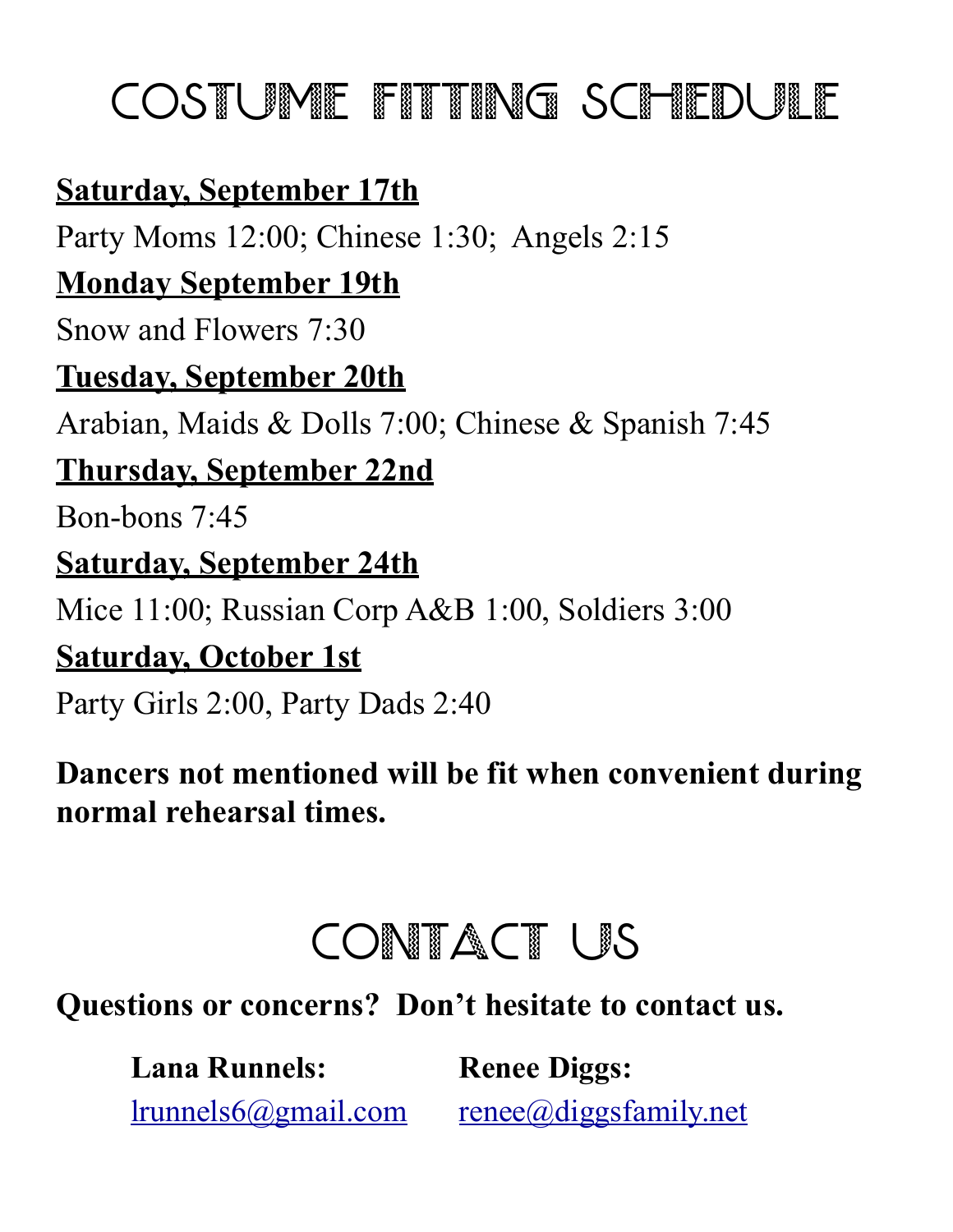# COSTUME FITTING TIPS...



**Be on time for your fitting** 

*<u> Wear deodorant</u>* **(The costumes and your costume coordinators will thank you!)** 



**Theat your costume with care and keep up with all the parts and pieces (including hangers and tags)** 

**Be prepared to be patient** 



**Let us know if you can't make a fitting (we can reschedule with you)** 

**If given permission to take your costume home, bring it every rehearsal (even if it's not fixed)** 



**EXECUTE:** No eating or drinking while **in costume**